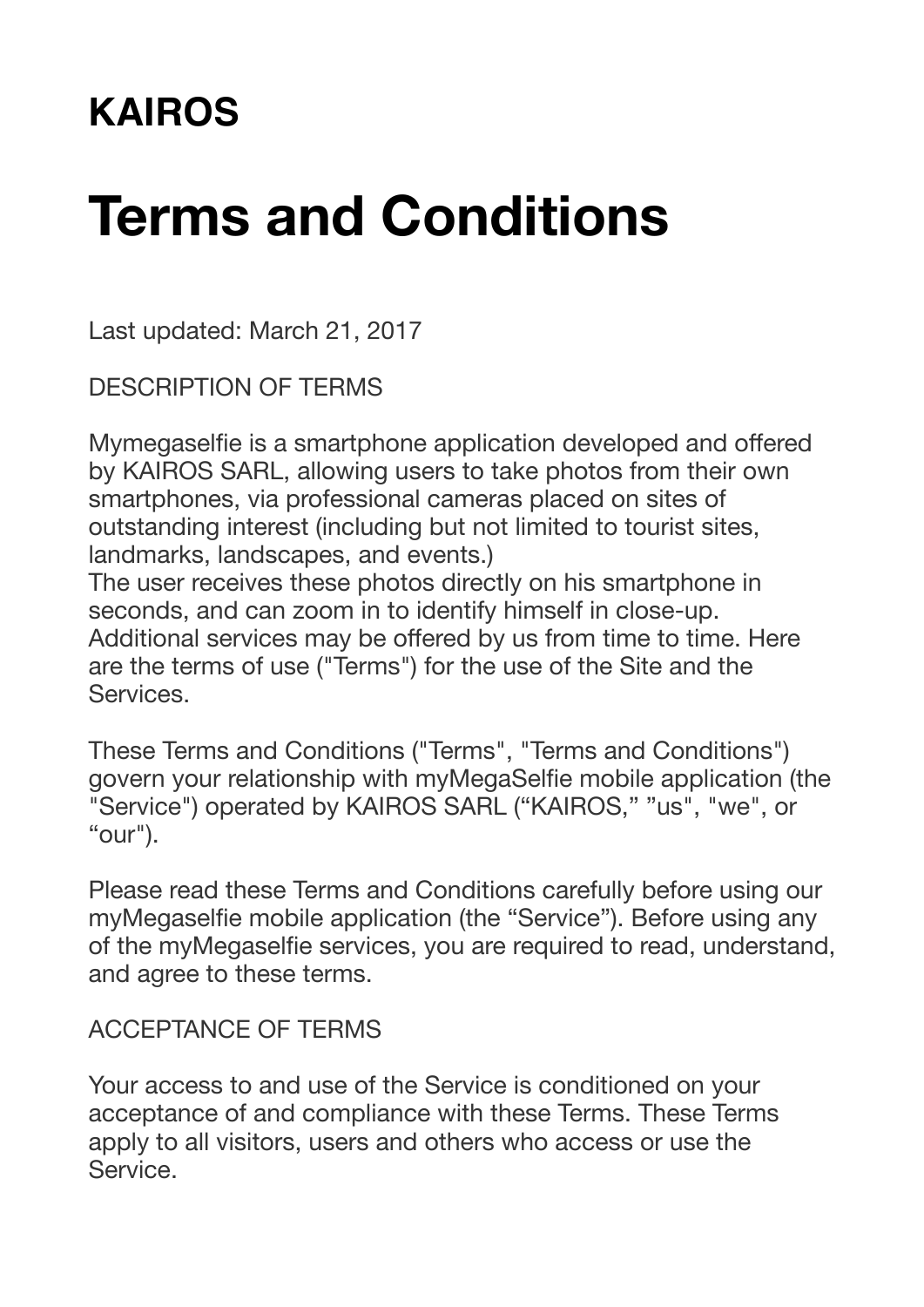BY USING THE SERVICES, YOU ARE AGREEING, ON BEHALF OF YOURSELF AND THOSE YOU REPRESENT, TO COMPLY WITH AND BE LEGALLY BOUND BY THESE TERMS AS WELL AS OUR PRIVACY POLICY AND ALL APPLICABLE LAWS. IF YOU, FOR YOURSELF OR ON BEHALF OF THOSE YOU REPRESENT, DO NOT AGREE TO ANY PROVISION OF THESE TERMS, YOU MUST, FOR YOURSELF AND ON BEHALF ANY SUCH PERSON(S), DISCONTINUE THE REGISTRATION PROCESS, DISCONTINUE YOUR USE OF THE SERVICES, AND, IF YOU ARE ALREADY REGISTERED, CANCEL YOUR ACCOUNT.

### **Purchases**

If you wish to purchase any product or service made available through the Service ("Purchase"), you may be asked to provide certain information relevant to your Purchase including, without limitation, your credit card number, the expiration date of your credit card, your billing address, and your shipping information.

You represent and warrant that: (i) you have the legal right to use any credit card(s) or other payment method(s) in connection with any Purchase; and that (ii) the information you supply to us is true, correct and complete.

By submitting such information, you grant us the right to provide the information to third parties for purposes of facilitating the completion of Purchases.

We reserve the right to refuse or cancel your order at any time for certain reasons including but not limited to: product or service availability, errors in the description or price of the product or service, error in your order or other reasons.

We reserve the right to refuse or cancel your order if fraud or an unauthorised or illegal transaction is suspected.

### **Availability, Errors and Inaccuracies**

We are constantly updating our offerings of products and services on the Service. The products or services available on our Service may be mispriced, described inaccurately, or unavailable, and we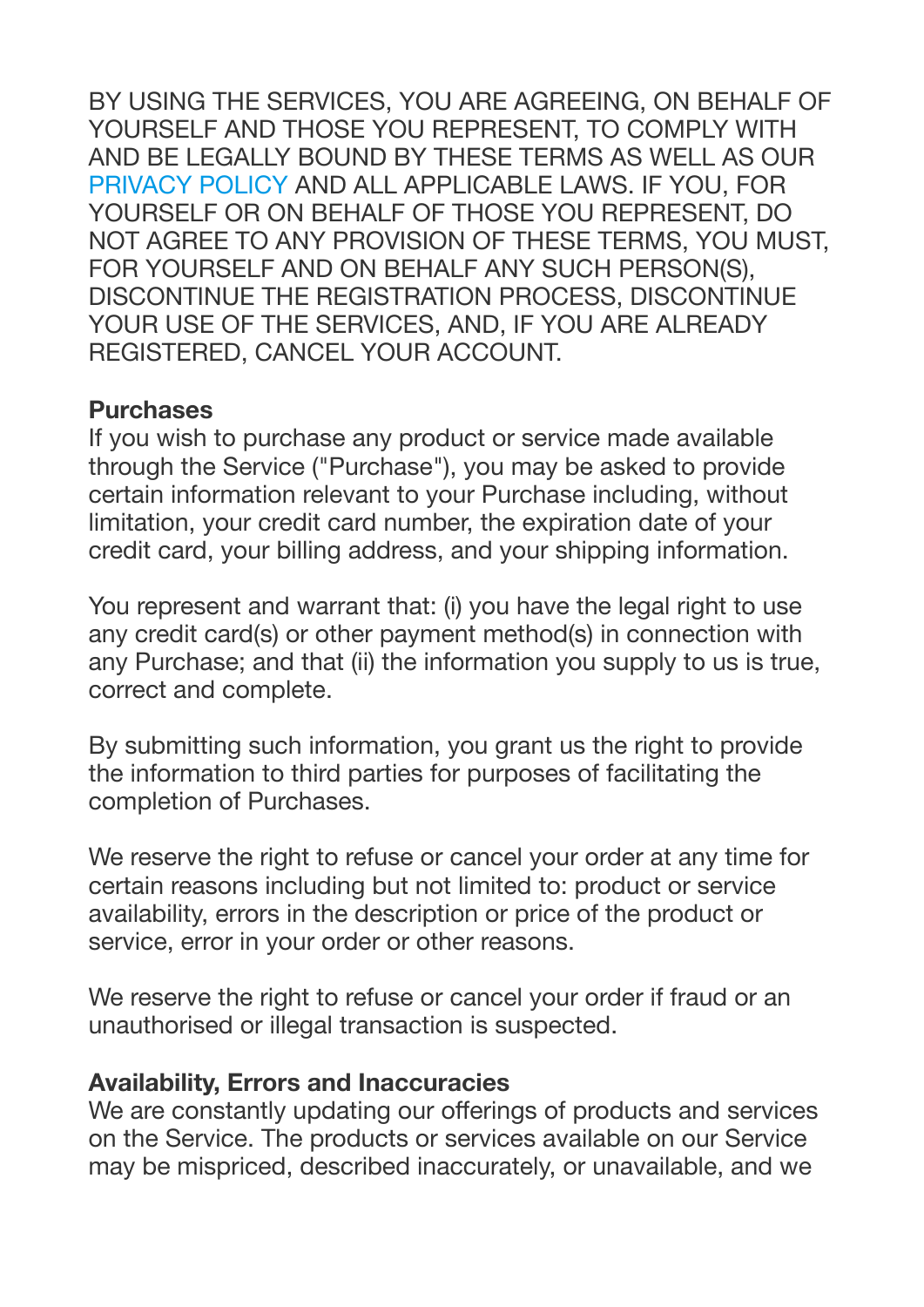may experience delays in updating information on the Service and in our advertising on other web sites.

We cannot and do not guarantee the accuracy or completeness of any information, including prices, product images, specifications, availability, and services. We reserve the right to change or update information and to correct errors, inaccuracies, or omissions at any time without prior notice.

### **Intellectual Property**

The Service and its original content, features and functionality are and will remain the exclusive property of KAIROS and its licensors. The Service is protected by copyright, trademark, and other laws of both Monaco and foreign countries. Our trademarks and trade dress may not be used in connection with any product or service without the prior written consent of KAIROS.

### **Rights of use**

KAIROS grants a non-exclusive right to use the content generated by the Service for private, personal and non-commercial use only.

### **Links And Publication To Other Web Sites**

Our Service may contain links to third-party web sites or services that are not owned or controlled by KAIROS.

KAIROS has no control over, and assumes no responsibility for, the content, privacy policies, or practices of any third party web sites or services. You further acknowledge and agree that KAIROS shall not be responsible or liable, directly or indirectly, for any damage or loss caused or alleged to be caused by or in connection with use of or reliance on any such content, goods or services available on or through any such web sites or services.

We strongly advise you to read the terms and conditions and privacy policies of any third-party web sites or services that you visit.

# **Termination**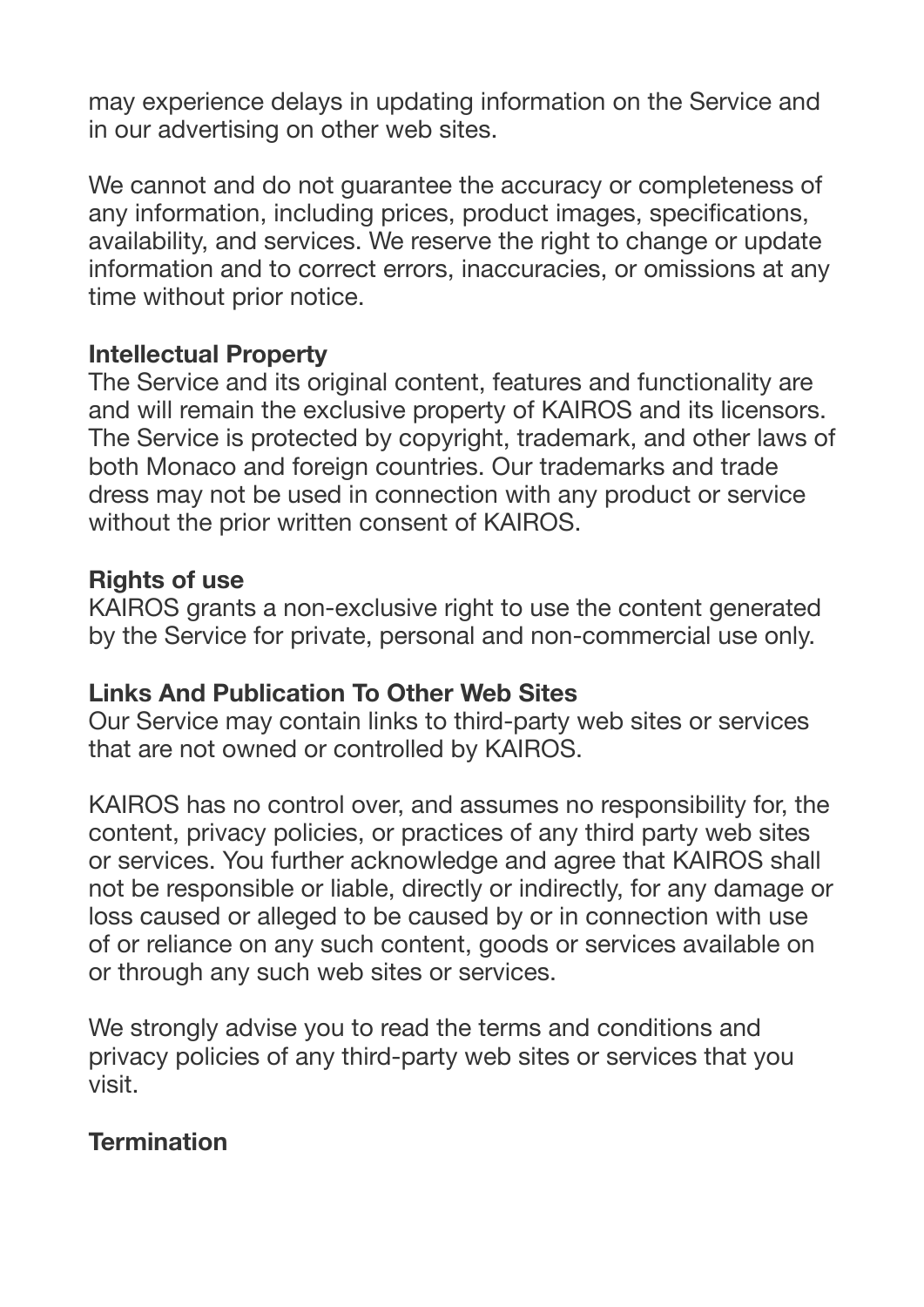We may terminate or suspend your access immediately, without prior notice or liability, for any reason whatsoever, including without limitation if you breach the Terms.

Upon termination, your right to use the Service will immediately cease.

# **Limitation Of Liability**

In no event shall KAIROS, nor its directors, employees, partners, agents, suppliers, or affiliates, be liable for any indirect, incidental, special, consequential or punitive damages, including without limitation, loss of profits, data, use, goodwill, or other intangible losses, resulting from (i) your access to or use of or inability to access or use the Service; (ii) any conduct or content of any third party on the Service; (iii) any content obtained from the Service; and (iv) unauthorized access, use or alteration of your transmissions or content, whether based on warranty, contract, tort (including negligence) or any other legal theory, whether or not we have been informed of the possibility of such damage, and even if a remedy set forth herein is found to have failed of its essential purpose.

KAIROS may under no circumstances be held liable for any dissemination, sharing or publication of the content generated by the Service, any public or private website, third party service, web or any type of media.

# **User Conduct**

All content generated by the Service is the sole responsibility of the user from whom this Content is generated, and you acknowledge and agree that you, and not Kairos, are solely and entirely responsible for any Content you share or publish on Web sites or Third party services that are neither owned nor controlled by KAIROS. KAIROS does not control the content generated on the user's request and, as such, does not guarantee the accuracy, integrity or quality of this Content. You understand that by using the Service you may be exposed to Content that is offensive, indecent or objectionable.

As a condition of use, you promise not to use the Service for any purpose unlawful or prohibited by these Terms, or any other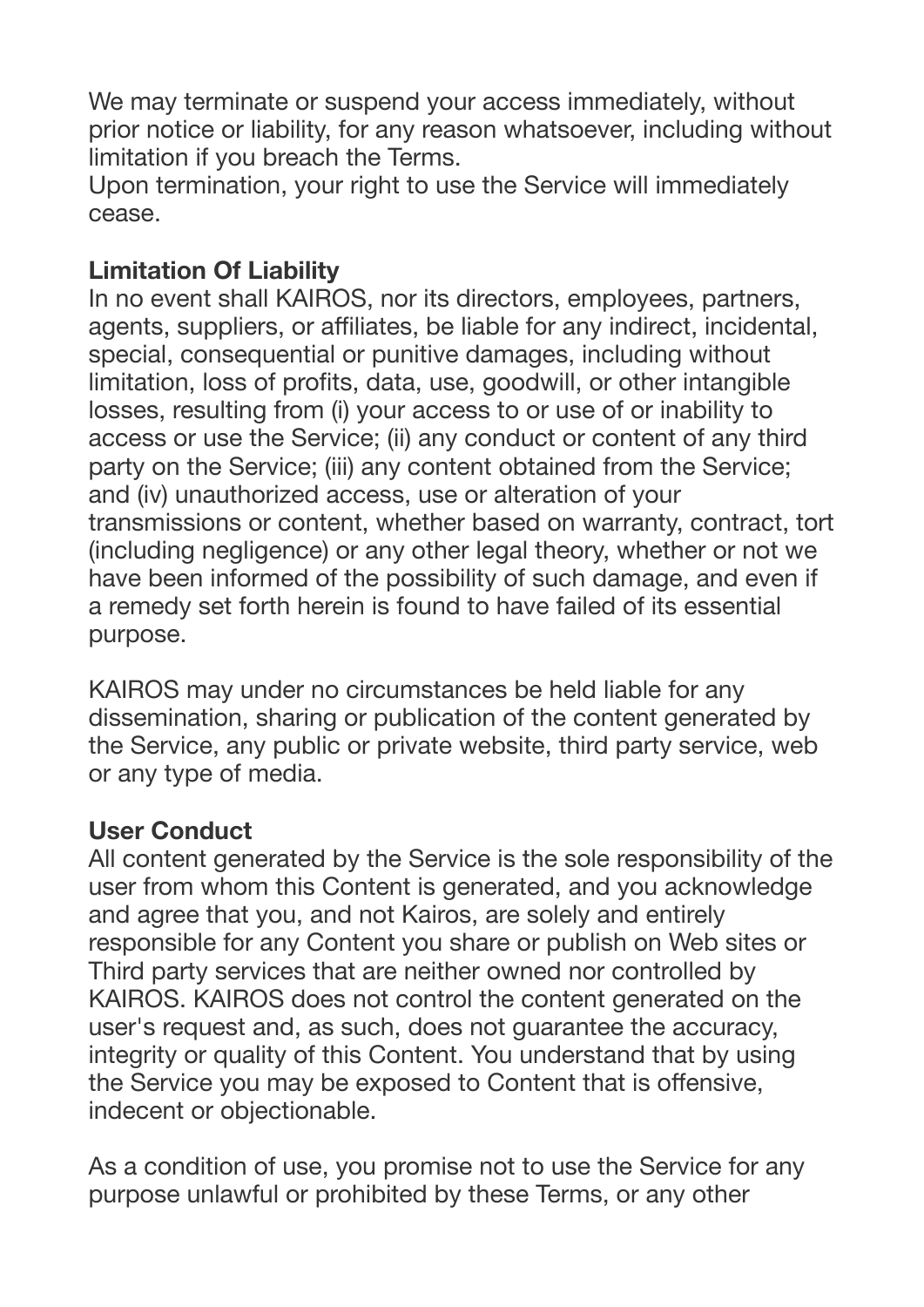purpose not reasonably foreseen by myMegaselfie. For example, and not as a limitation, you agree not to use the Service:

1 To abuse, harass, threaten, imitate or intimidate a person;

2 To publish, transmit or cause to be displayed, or cause to be transmitted, any slanderous, libelous, defamatory, obscene, pornographic, abusive, offensive, profane or any other infringing copyright or other right of any person;

3 For any purpose (including the display, posting, sharing or viewing of visual content) that is not permitted by the laws of the jurisdiction in which you use the Service;

4 To post or transmit, or cause to be posted or transmitete, any communication intended to obtain a password or private information from any user of myMegaselfie;

5 To create or transmit unwanted "spam" to any person or URL

6 To publish copyrighted visual content or other communications that do not belong to you, with the exception of comments on visual content in blogs, where you can view this content by explicitly mentioning the name of The author and a link to the source of the content;

7 to impose an unreasonable or disproportionate burden on our infrastructure; Interfering with or attempting to interfere with the proper functioning of the service or any activity conducted on the application; or circumvent any action we may take to prevent or restrict access to the Service;

8 To advertise or solicit a user to purchase or sell products or services of others, or to use any information obtained from the Service to contact, advertise, solicit or sell to any user without its express prior consent ;

9 To promote or sell visual content generated by or through the Service;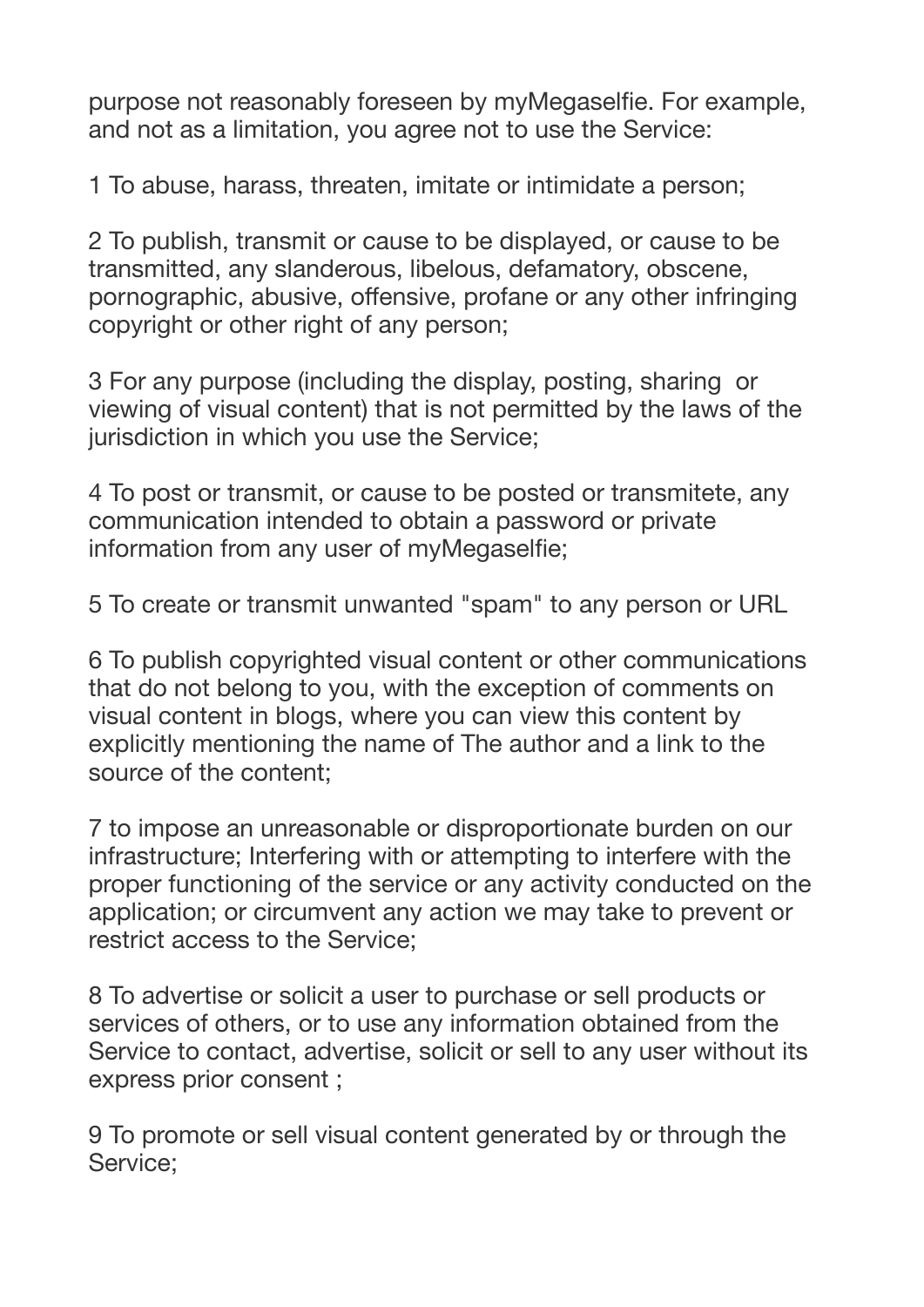To report suspected abuse of the Service or a violation of the Terms of Use or Sales, send written notice to myMegaselfie at the following email address: help @ mymegaselfie

You are solely responsible for your interactions with other users of the Service. MyMegaselfie reserves the right, but has no obligation, to monitor disputes between you and other users.

### **Disclaimer**

Your use of the Service is at your sole risk. The Service is provided on an "AS IS" and "AS AVAILABLE" basis. The Service is provided without warranties of any kind, whether express or implied, including, but not limited to, implied warranties of merchantability, fitness for a particular purpose, non-infringement or course of performance.

KAIROS its subsidiaries, affiliates, and its licensors do not warrant that a) the Service will function uninterrupted, secure or available at any particular time or location; b) any errors or defects will be corrected; c) the Service is free of viruses or other harmful components; or d) the results of using the Service will meet your requirements.

### **Governing Law**

These Terms shall be governed and construed in accordance with the laws of Monaco, without regard to its conflict of law provisions. Our failure to enforce any right or provision of these Terms will not be considered a waiver of those rights. If any provision of these Terms is held to be invalid or unenforceable by a court, the remaining provisions of these Terms will remain in effect. These Terms constitute the entire agreement between us regarding our Service, and supersede and replace any prior agreements we might have between us regarding the Service.

### **Changes**

We reserve the right, at our sole discretion, to modify or replace these Terms at any time. If a revision is material we will try to provide at least 15 days notice prior to any new terms taking effect.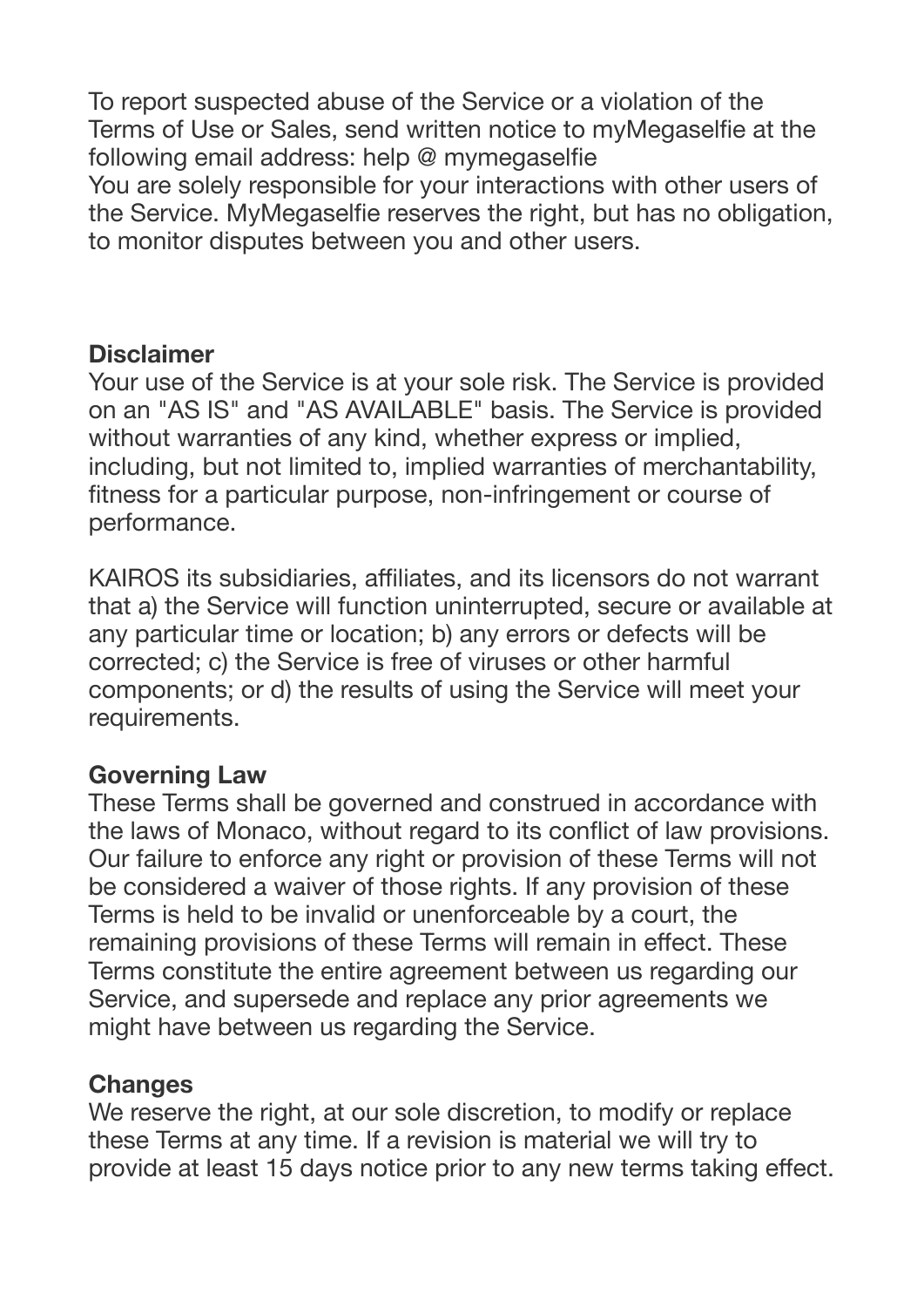What constitutes a material change will be determined at our sole discretion.

By continuing to access or use our Service after those revisions become effective, you agree to be bound by the revised terms. If you do not agree to the new terms, please stop using the Service.

### **Contact Us**

If you have any questions regarding these conditions, please contact us: SARL KAIROS - 7, rue des Açores - 98000 Monaco info@mymegaselfie.com - help@mymegaselfie.com www.mymegaselfie.com

# Privacy Policy

Last updated: March 21, 2017

KAIROS SARL ("us", "we", or "our") operates the myMegaSelfie mobile application (the "Service").

This page informs you of our policies regarding the collection, use and disclosure of Personal Information when you use our Service. We will not use or share your information with anyone except as described in this Privacy Policy.

We use your Personal Information for providing and improving the Service. By using the Service, you agree to the collection and use of information in accordance with this policy. Unless otherwise defined in this Privacy Policy, terms used in this Privacy Policy have the same meanings as in our Terms and Conditions.

### **Information Collection And Use**

While using our Service, we may ask you to provide us with certain personally identifiable information that can be used to contact or identify you.

# **Log Data**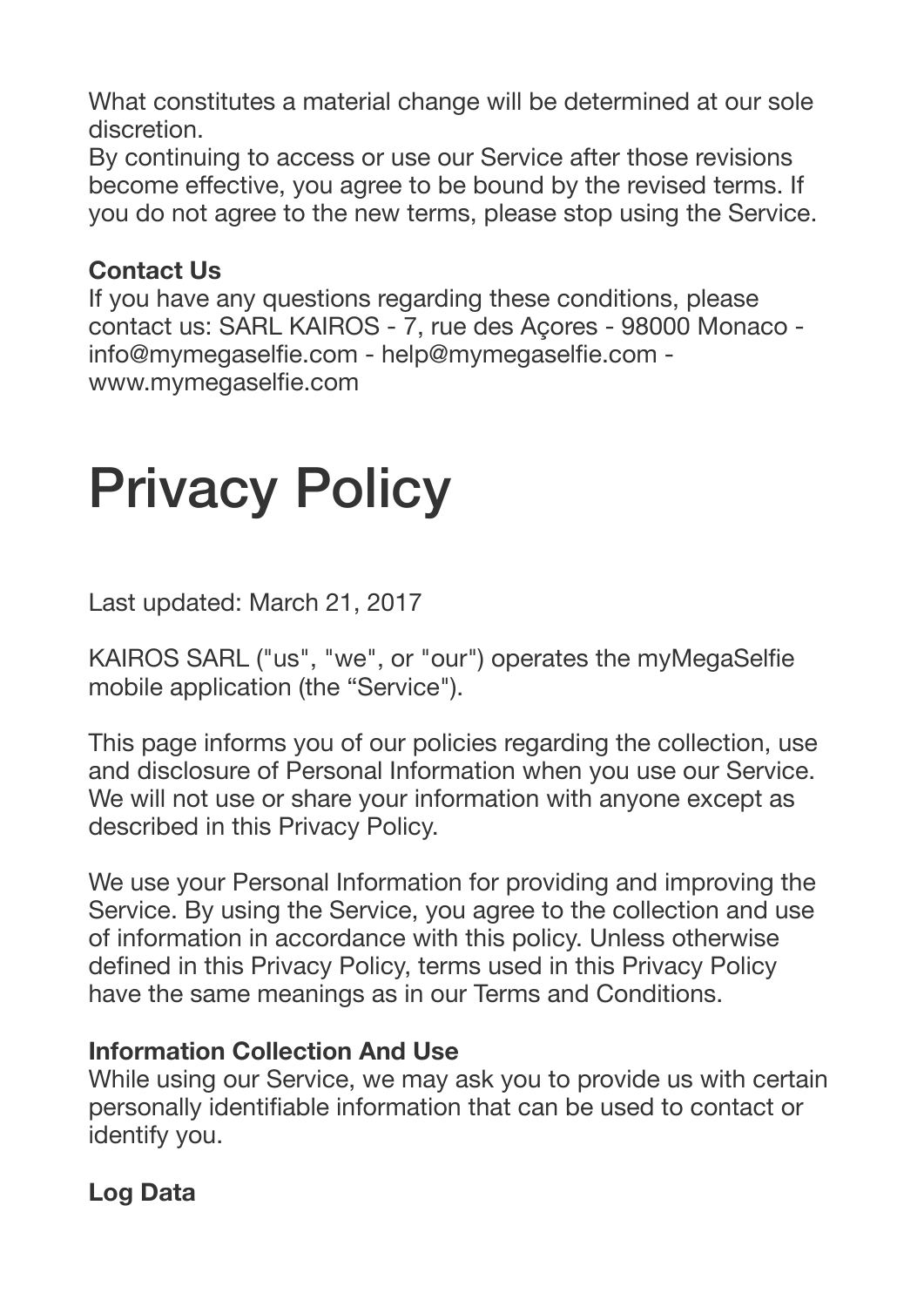When you access the Service by or through a mobile device, we may collect certain information automatically, including, but not limited to, the type of mobile device you use, your mobile device unique ID, the IP address of your mobile device, your mobile operating system, the type of mobile Internet browser you use and other statistics ("Log Data").

In addition, we may use third party services such as Google Analytics that collect, monitor and analyze this type of information in order to increase our Service's functionality. These third party service providers have their own privacy policies addressing how they use such information.

### **Location information**

We may use and store information about your location, if you give us permission to do so. We use this information to provide features of our Service, to improve and customize our Service. You can enable or disable location services when you use our Service at anytime, through your mobile device settings.

### **Cookies**

Cookies are files with small amount of data, which may include an anonymous unique identifier. Cookies are sent to your browser from a web site and stored on your computer's hard drive. We use "cookies" to collect information. You can instruct your browser to refuse all cookies or to indicate when a cookie is being sent. However, if you do not accept cookies, you may not be able to use some portions of our Service.

### **Service Providers**

We may employ third party companies and individuals to facilitate our Service, to provide the Service on our behalf, to perform Service-related services or to assist us in analyzing how our Service is used.

These third parties have access to your Personal Information only to perform these tasks on our behalf and are obligated not to disclose or use it for any other purpose.

### **Compliance With Laws**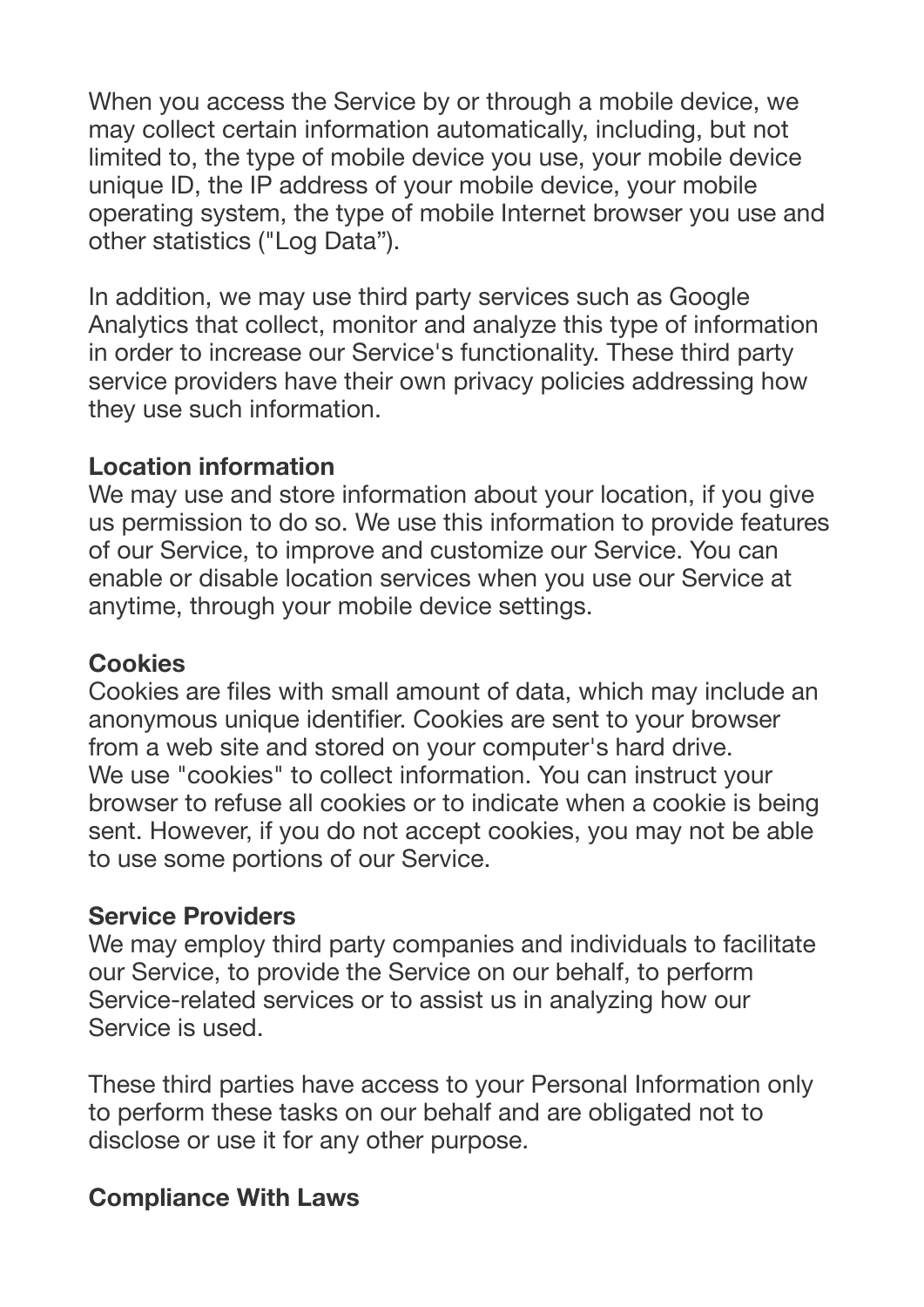We will disclose your Personal Information where required to do so by law or subpoena or if we believe that such action is necessary to comply with the law and the reasonable requests of law enforcement or to protect the security or integrity of our Service.

### **Business Transaction**

If KAIROS SARL is involved in a merger, acquisition or asset sale, your Personal Information may be transferred. We will provide notice before your Personal Information is transferred and becomes subject to a different Privacy Policy.

### **Security**

The security of your Personal Information is important to us, but remember that no method of transmission over the Internet, or method of electronic storage is 100% secure. While we strive to use commercially acceptable means to protect your Personal Information, we cannot guarantee its absolute security.

### **International Transfer**

Your information, including Personal Information, may be transferred to — and maintained on — computers located outside of your state, province, country or other governmental jurisdiction where the data protection laws may differ than those from your jurisdiction.

If you are located outside Monaco and choose to provide information to us, please note that we transfer the information, including Personal Information, to Monaco and process it there. Your consent to this Privacy Policy followed by your submission of such information represents your agreement to that transfer.

### **Links To Other Sites**

Our Service may contain links to other sites that are not operated by us. If you click on a third party link, you will be directed to that third party's site. We strongly advise you to review the Privacy Policy of every site you visit.

We have no control over, and assume no responsibility for the content, privacy policies or practices of any third party sites or services.